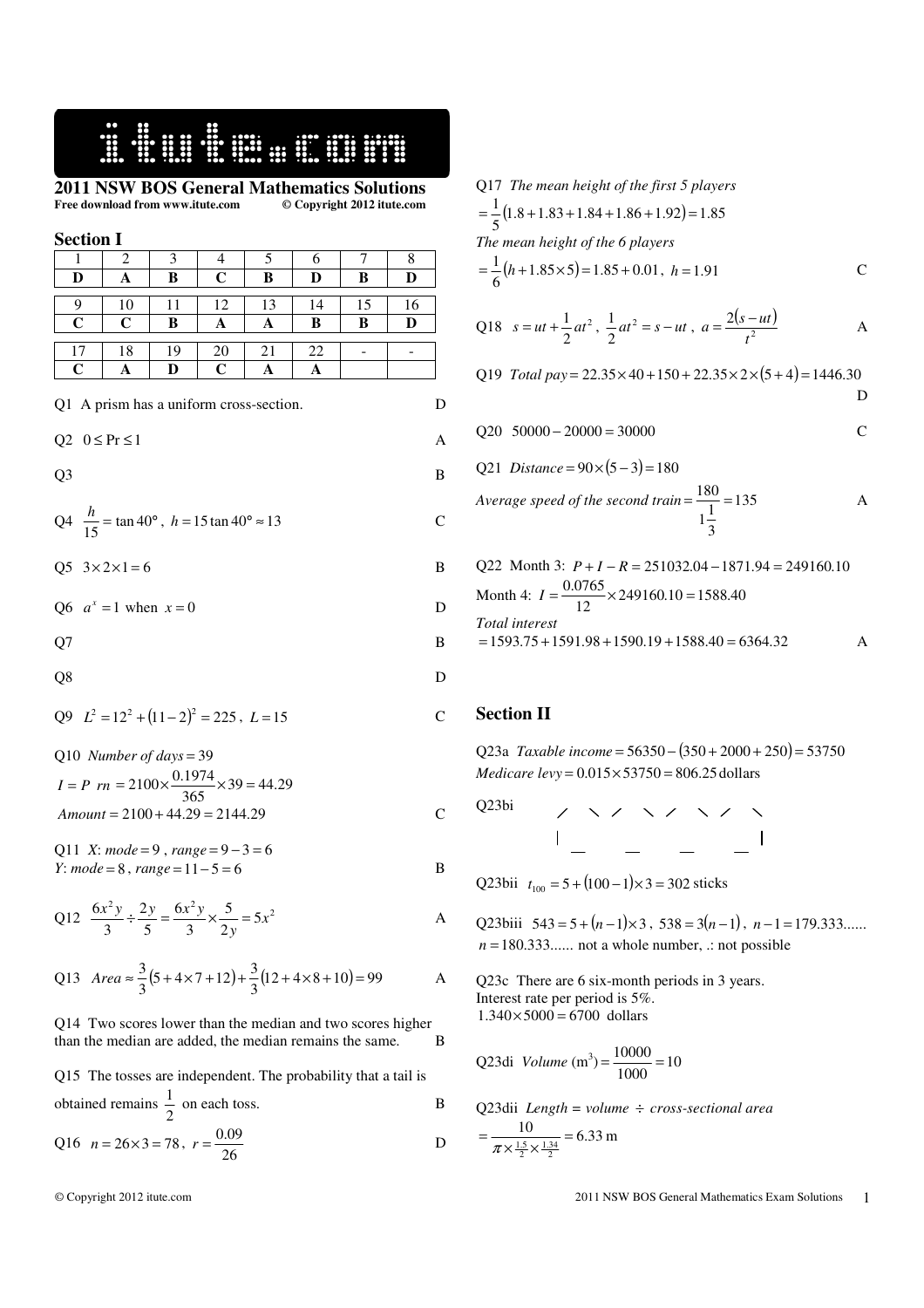16 September 1984

Q24ai 900 mm

Q24aii 2000 mm by 2000 mm

Q24aiii  $AB = 6485 + 3690 - 2 \times 240 = 9695$  mm

Q24aiv The plan is drawn to scale. Use a ruler to measure the width of a window in the drawing. By proportion the width of each window is 1815 mm.

 $Q24bi \quad A = 72 - (16 + 11 + 8 + 12 + 15) = 10$ 

Q24bii *Relative frequency* =  $\frac{6}{72}$  =  $\frac{1}{9}$ 1 72  $=\frac{8}{11}$ 

Q24biii *Expectation* =  $np = 72 \times \frac{1}{6} = 12$  $= np = 72 \times \frac{1}{6} = 12$ , .: 5

Q24ci



Bearing of *C* from *B* is  $55^\circ$ .

Q24cii 
$$
AC = \sqrt{6^2 + 9^2 - 2(6)(9)\cos 114^\circ} \approx 12.6857 \approx 13
$$
 km

Q24ciii  $\frac{\sin 2\pi c}{6} = \frac{\sin 111}{12.6857}$ sin114 6  $\frac{\sin \angle ACB}{\cos \angle ACB} = \frac{\sin 114^{\circ}}{\cos 12 \cos 12^{\circ}}$ ,  $\angle ACB \approx 25.6^{\circ}$ *Bearing of A from C*  $\approx$  180 + 55 + 25.6  $\approx$  261<sup>°</sup>

### Q25ai Categorical data

Q25aii How many times do you use your mobile phone each day?

Q25aiii Take samples separately from male and female students.

Q25aiv All NSW high school students

Q25bi Year 12 students: 100%

Q25bii Year 9:  $\frac{33}{70} = \frac{330}{420}$ 330 70  $\frac{55}{70} = \frac{330}{420}$  Year 10:  $\frac{50}{60} = \frac{350}{420}$ 350 60  $\frac{50}{10}$  = .: the year 10 student

Q25biii Percentage of students with mobile phones increases with year group.

Q25ci  $319 + 261 = 580$  students

Q25cii 
$$
\frac{172}{319}
$$

Q25ciii  $\frac{100+10}{261+10} \times 100\% \approx 42\%$  $\frac{103+10}{261+10}$  × 100%  $\approx$ +

Q25di 71 is the outlier.

Q25dii Female:  $IQR = Q_U - Q_L = 20 - 11 = 9$ 

Q26ai  $X = 2 + 3 = 5$ 

Q26aii Equally likely outcomes:  $Pr(score < 4) = \frac{6}{12} = \frac{1}{2}$ 1 12  $Pr(score < 4) = \frac{6}{12} =$ 

Q26aiii 
$$
Pr(score = 3 | B = 2) = \frac{2}{3}
$$

Q26aiv The given financial outcomes:

| Score       | $= 4$ |  |
|-------------|-------|--|
| F. outcomes |       |  |
| Probability |       |  |

*Expectation of financial outcome* =  $0 \times \frac{1}{2} + 12 \times \frac{1}{3} - 3 \times \frac{1}{6} = 3.50$  $\frac{1}{3} - 3 \times \frac{1}{6}$  $\frac{1}{2} + 12 \times \frac{1}{3}$  $= 0 \times \frac{1}{2} + 12 \times \frac{1}{2} - 3 \times \frac{1}{2} =$  $$3.50 - $5.00 = -\$1.50$  $Expected loss = $1.50$ 

Q26bi  $t = 6$ ,  $5 \times 3^6 = 3645$  too small

Q26bii  $t = 7$ ,  $5 \times 3^7 = 10935$  too small  $t = 8$ ,  $5 \times 3^8 = 32805$  too large .: it will take 8 years for the population to first exceed 18000.

Q26c  $Deposit = 15\% \times 20000 = 3000$  dollars *Amount borrowed* = 20000 − 3000 = 17000 dollars *Interest for 5 years* =  $17000 \times 0.19 \times 5 = 16150$  dollars *Total amount* = 17000 +16150 = 33150 dollars

*Monthly instalment* =  $\frac{33150}{60}$  = 552.50  $=\frac{33150}{60}$  = 552.50 dollars

Q27a